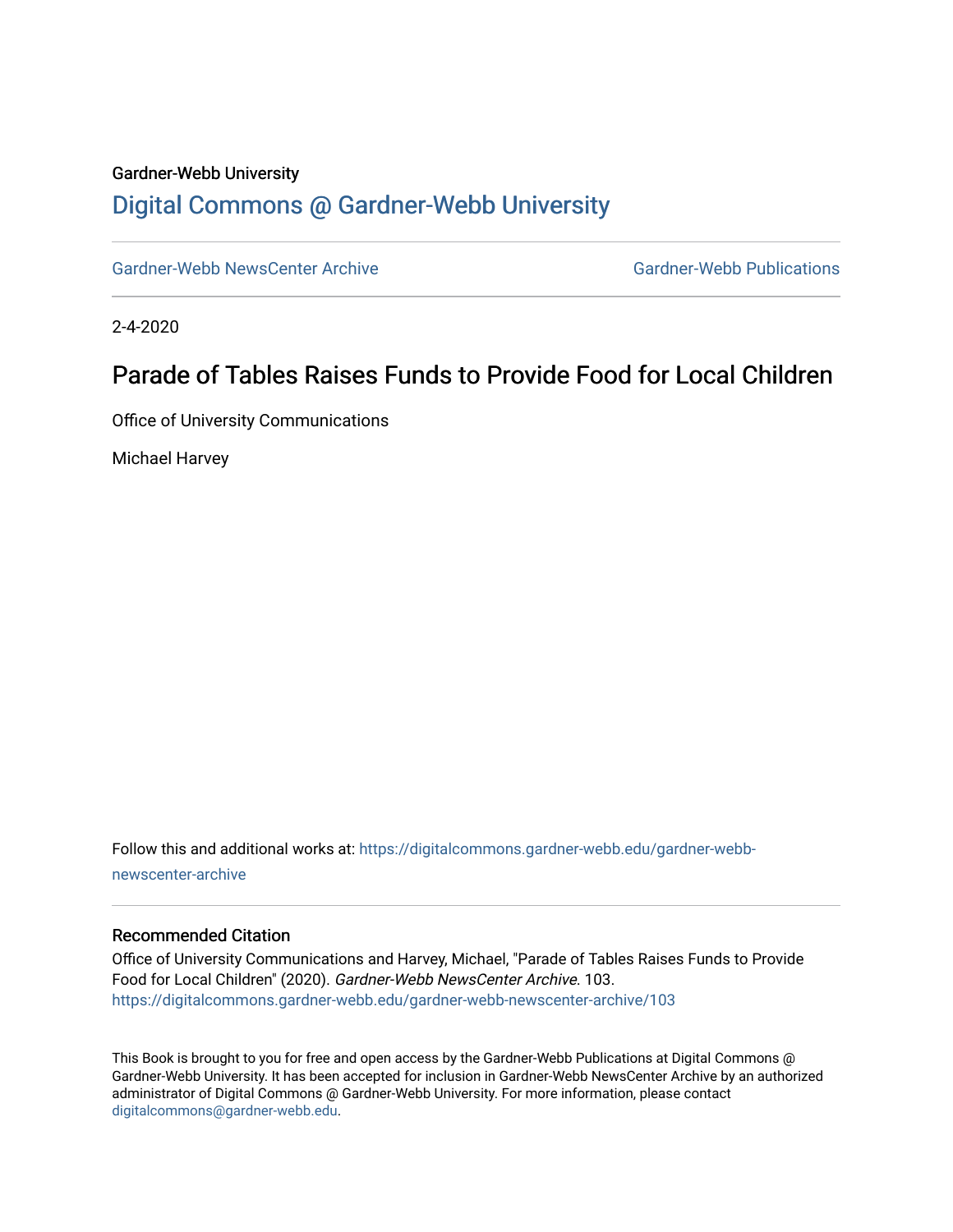# **Parade of Tables Raises Funds to Provide Food for Local Children**

**webpublish.gardner-webb.edu**[/newscenter/event-helps-provide-food-for-children/](https://webpublish.gardner-webb.edu/newscenter/event-helps-provide-food-for-children/)

Office of University **Communications** 

February 4, 2020

### *Little Bulldog Backpack Program Hosts Fourth Annual Event*

Written by: Michael Harvey, '21, Public Relations Major



BOILING SPRINGS, N.C. – The Little Bulldog Backpack Program will be hosting the fourth annual Parade of Tables on Saturday, Feb. 8, at 6 p.m. in the Tucker Student Center at Gardner-Webb University.

The Parade of Tables is organized by Lou Ann Scates, GWU Registrar, to provide funds for the Little Bulldog Backpack Program. In preparation for the event, donors purchase tables to decorate with the option to follow this year's "*Jesus Loves the Little Children"* theme. Tables are \$160, which includes eight seats per table. Attendees have the opportunity to keep or distribute their eight tickets at \$20 each to enjoy a night full of food, fun and generosity. There are 40 tables available for purchase. In past years, nearly all 320 tickets have been sold. Donations are gladly accepted at the event. All profits go directly into the Little Bulldog Backpack program.

The Little Bulldog Backpack Program was created by Scates to provide underprivileged children from two local schools in the Boiling Springs area, Springmore Elementary School and most recently Boiling Springs Elementary, with healthy food delivered in backpacks that are packed every week by the various clubs and departments at Gardner-Webb. The